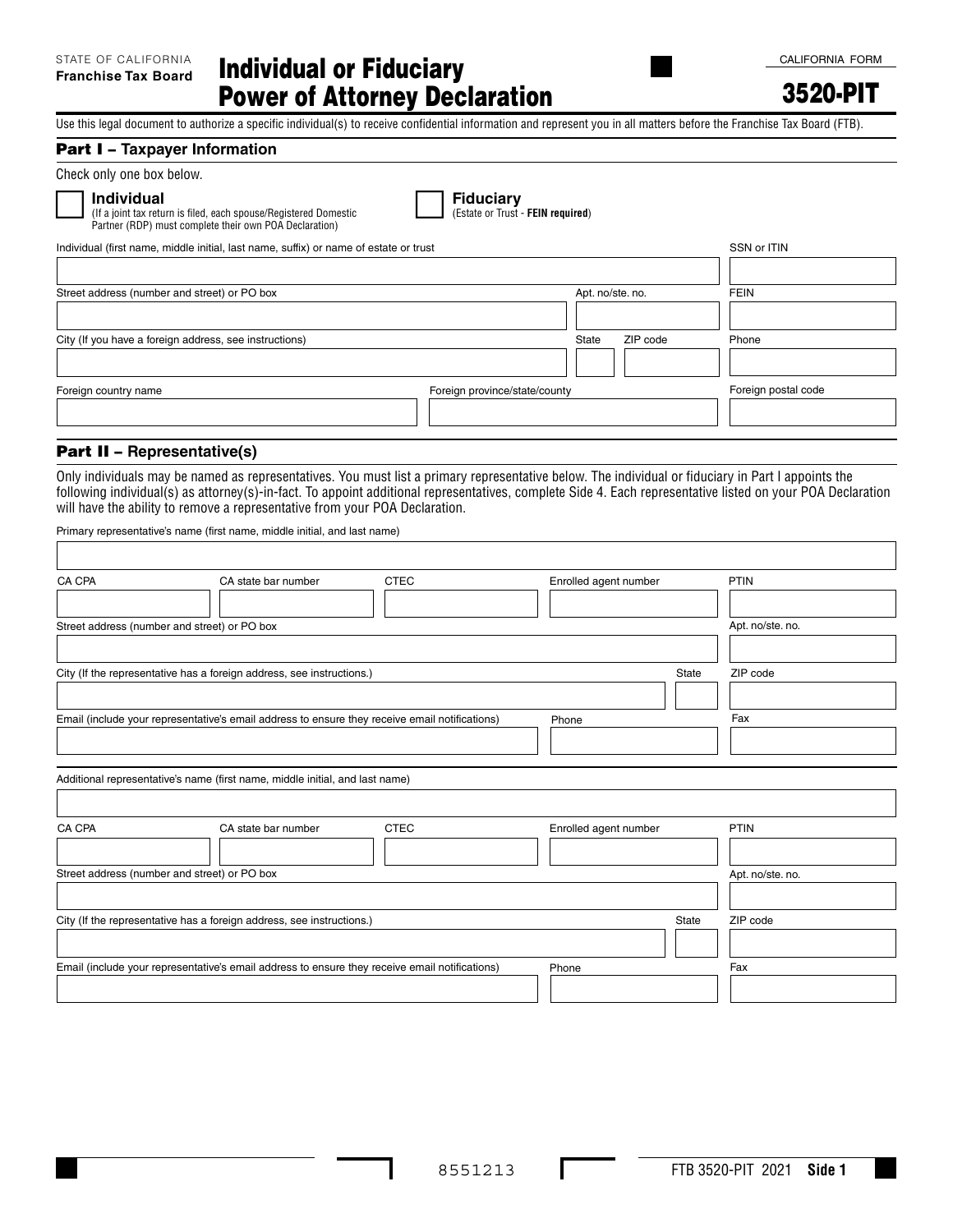#### Part III – **Authorization for All Years or Specific Years Your POA Declaration Covers**

You must check either the "Yes" or "No" box below. Your selection authorizes representatives in Part II and on Side 4 to contact FTB about your account, receive and inspect your confidential information, represent you in all FTB matters, and request information we receive from the Internal Revenue Service (IRS) for either question 1 or 2 indicated below.

If you authorize "all years" and "specific years," the specific years privilege prevails. Enter "**NA**" (not applicable) or strike through any blank year fields in boxes 2a through 2d. If you do not check either the "Yes" or "No" box or check both the "Yes" and "No" box, we will process the authorization as a "No." This may cause your POA Declaration to be invalid, and it may be rejected. If you authorize "all years," this will include previous, current, and future years up to the expiration date. If you authorize "specific years," you can designate future years or income periods up to **five years** from the POA Declaration signature date.

| 0r                                                      |        |                                    |                                  | Yes | No |
|---------------------------------------------------------|--------|------------------------------------|----------------------------------|-----|----|
|                                                         |        |                                    |                                  | Yes | No |
|                                                         |        | <b>Year Begins:</b><br><b>YYYY</b> | <b>Year Ends:</b><br><b>YYYY</b> |     |    |
|                                                         | 2a.    |                                    |                                  |     |    |
|                                                         | $2b$ . |                                    |                                  |     |    |
| * For example,                                          | 2c.    |                                    |                                  |     |    |
| Single Year: 2021 - 2021<br>Multinle Vears: 2018 - 2021 | 2d.    |                                    |                                  |     |    |

#### Part IV – **Additional Authorizations**

Multiple Years: 2018 – 2021

Check either the "Yes" or "No" box below for additional authorizations you would like to grant your representative(s) in addition to those described in Part III. If you do not check either the "Yes" or "No" box or check both the "Yes" and "No" box for any additional authorizations below, we will process the authorization as a "No." For more information, see instructions.

| 1. Add representative(s) $\ldots$ $\ldots$ $\ldots$ $\ldots$ $\ldots$ $\ldots$ $\ldots$ $\ldots$ $\ldots$ $\ldots$ $\ldots$ $\ldots$ $\ldots$ $\ldots$ $\ldots$ $\ldots$         |  |
|----------------------------------------------------------------------------------------------------------------------------------------------------------------------------------|--|
|                                                                                                                                                                                  |  |
|                                                                                                                                                                                  |  |
|                                                                                                                                                                                  |  |
|                                                                                                                                                                                  |  |
| <b>6.</b> Other acts (describe on Side 5) $\ldots$ $\ldots$ $\ldots$ $\ldots$ $\ldots$ $\ldots$ $\ldots$ $\ldots$ $\ldots$ $\ldots$ $\ldots$ $\ldots$ $\ldots$ $\ldots$ $\ldots$ |  |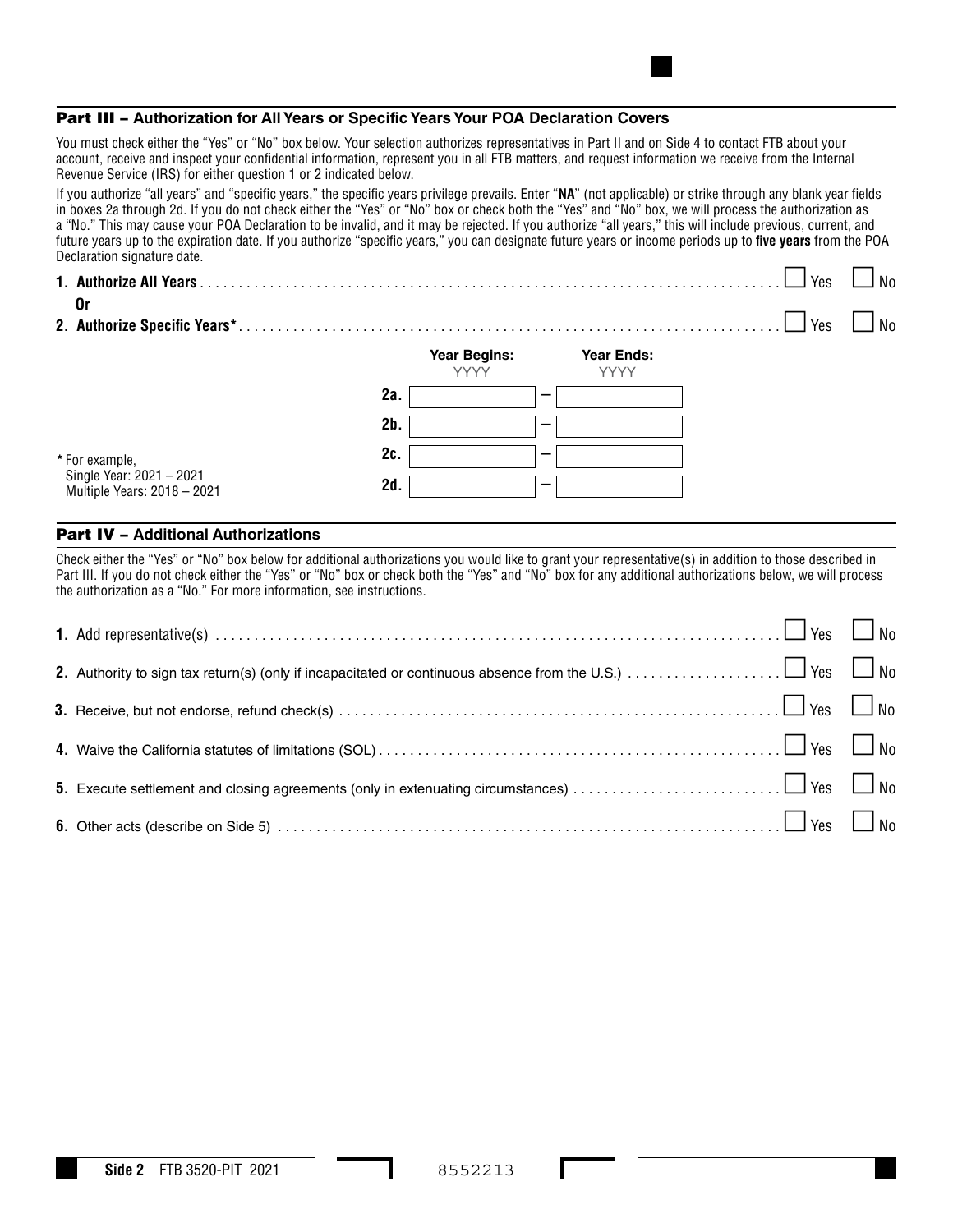### Part V – **Request or Retain MyFTB Full Online Account Access for Tax Professional(s)**

You must check either the "Yes" or "No" box below. If you check the "Yes" box, you are requesting to authorize or retain full online account access for your tax professional(s), including the ability to view tax returns and take available actions based upon the year(s) designated on this declaration. If you request full online account access for your tax professional(s) on your POA declaration, a separate notice will be mailed to you with an authorization code and instructions to approve or deny the online account access request. An authorization code will not be sent for tax professional(s) that have existing full online account access.

If you check the "No" box, both the "Yes" and "No" boxes, or do not check any box, we will process the authorization as a "No," and your tax professional(s) will be granted limited online account access; any existing relationships with full online account access will be changed to limited online account access. Limited online account access includes viewing notices and most correspondence issued by FTB in the last 12 months.

**Note**: Tax professional(s) with limited or full online account access may have access to notices and correspondence in MyFTB for any tax year(s).

This online account access authorization does not affect their ability to take actions on your behalf or the information your representative can receive by phone, chat, or in person.

If your POA declaration is rejected, this request for online access will not be processed and no updates will be made to online access levels for any existing relationships.

**Note:** Online access is not available for fiduciary accounts.

|--|--|--|--|--|

## Part VI – **Signature Authorizing Power of Attorney Declaration**

Our privacy notice can be found in annual tax booklets or online. Go to **ftb.ca.gov/privacy** to learn about our privacy policy statement, or go to **ftb.ca.gov/forms** and search for **1131** to locate FTB 1131 EN-SP, Franchise Tax Board Privacy Notice on Collection. To request this notice by mail, call 800.338.0505 and enter form code **948** when instructed.

The authority granted to the representative(s) in this POA Declaration will generally expire **six years** from the date this form is signed, or on the date that a POA declaration is revoked, whichever occurs first.

I declare under penalty of perjury under the laws of the State of California that I am the taxpayer named in Part I and by my signature below, I authorize the representative(s) listed in Part II to be appointed as my attorney(s)-in-fact.

If signed by a guardian, legal representative, executor, receiver, administrator, or trustee on behalf of the taxpayer, I declare under penalty of perjury under the laws of the State of California that I have the authority to execute this form on behalf of the taxpayer named in Part I and by my signature below, I authorize the representative(s) in Part II to be appointed as the taxpayer's attorney(s)-in-fact. Supporting document for such authority is attached.

#### **FTB will reject this POA Declaration if not signed and dated by an authorized individual.**

By signing this POA declaration, I understand that FTB will grant limited online account access to my tax professional representative(s) unless full online account access has been requested in Part V. If you do not want your tax professional representative(s) to have any online access, refer to Part V instructions.

| <b>Print Name</b> | Title (required for fiduciary signing for trust or estate) |      |
|-------------------|------------------------------------------------------------|------|
|                   |                                                            |      |
| Signature         |                                                            | Date |
| IX                |                                                            |      |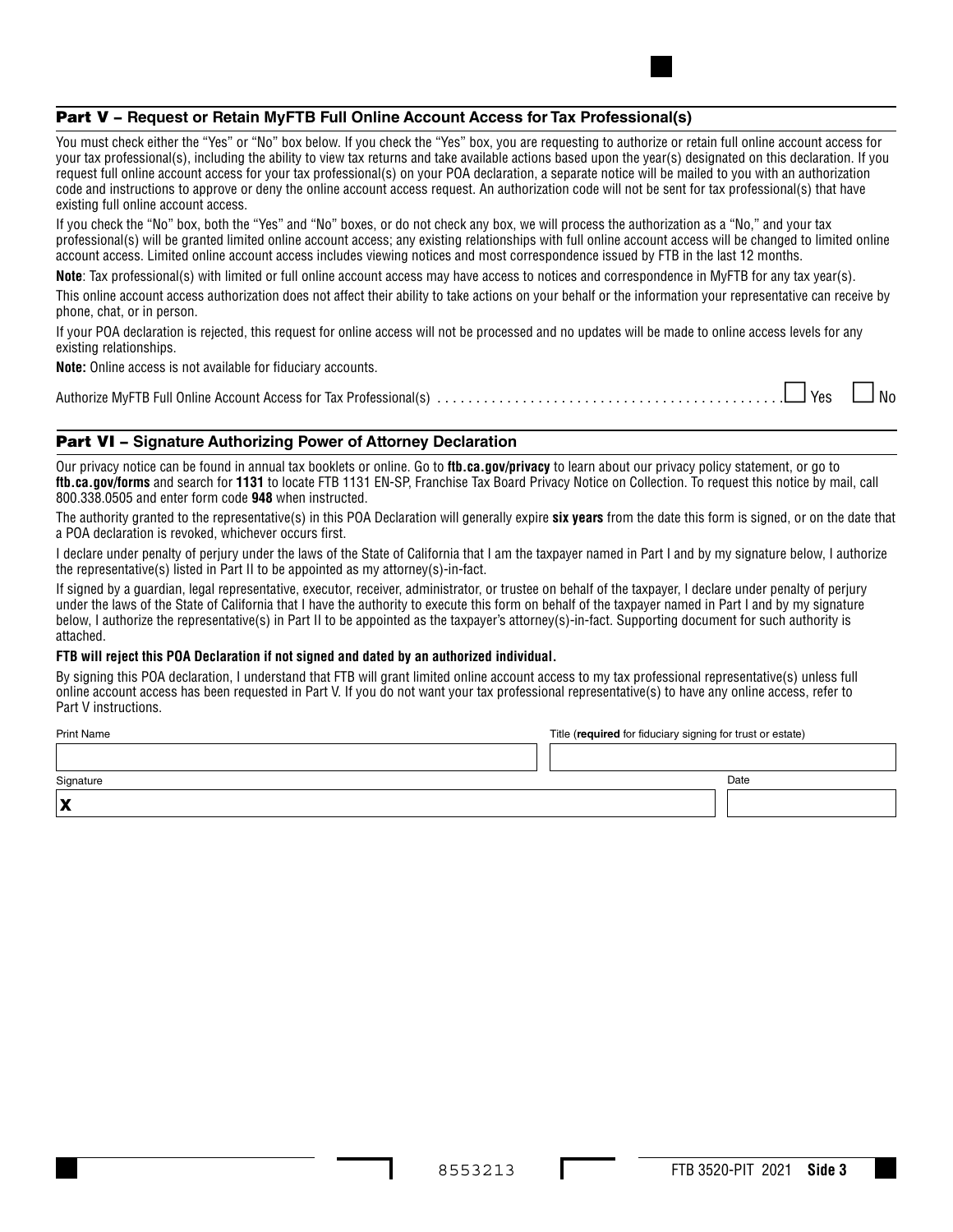The individual or fiduciary in Part I appoints the following additional representative(s) as attorney(s)-in-fact. Include additional copies of this side as needed to list all representatives. **Do not return this side if blank**.

Additional representative's name (first name, middle initial, and last name)

| CA CPA                                       | CA state bar number                                                                            | <b>CTEC</b> | Enrolled agent number |              | <b>PTIN</b>      |
|----------------------------------------------|------------------------------------------------------------------------------------------------|-------------|-----------------------|--------------|------------------|
|                                              |                                                                                                |             |                       |              |                  |
| Street address (number and street) or PO box |                                                                                                |             |                       |              | Apt. no/ste. no. |
|                                              |                                                                                                |             |                       |              |                  |
|                                              | City (If the representative has a foreign address, see instructions.)                          |             |                       | <b>State</b> | ZIP code         |
|                                              |                                                                                                |             |                       |              |                  |
|                                              | Email (include your representative's email address to ensure they receive email notifications) |             | Phone                 |              | Fax              |
|                                              |                                                                                                |             |                       |              |                  |
|                                              | Additional representative's name (first name, middle initial, and last name)                   |             |                       |              |                  |
|                                              |                                                                                                |             |                       |              |                  |
|                                              |                                                                                                |             |                       |              |                  |
| CA CPA                                       | CA state bar number                                                                            | <b>CTEC</b> | Enrolled agent number |              | <b>PTIN</b>      |
|                                              |                                                                                                |             |                       |              |                  |
| Street Address (number and street) or PO box |                                                                                                |             |                       |              | Apt. no/ste. no. |
|                                              |                                                                                                |             |                       |              |                  |
|                                              | City (If the representative has a foreign address, see instructions.)                          |             |                       | State        | ZIP code         |
|                                              |                                                                                                |             |                       |              |                  |
|                                              | Email (include your representative's email address to ensure they receive email notifications) |             | Phone                 |              | Fax              |
|                                              |                                                                                                |             |                       |              |                  |
|                                              | Additional representative's name (first name, middle initial, and last name)                   |             |                       |              |                  |
|                                              |                                                                                                |             |                       |              |                  |
| CA CPA                                       | CA state bar number                                                                            | <b>CTEC</b> | Enrolled agent number |              | <b>PTIN</b>      |
|                                              |                                                                                                |             |                       |              |                  |
| Street address (number and street) or PO box |                                                                                                |             |                       |              | Apt. no/ste. no. |
|                                              |                                                                                                |             |                       |              |                  |
|                                              | City (If the representative has a foreign address, see instructions.)                          |             |                       | State        | ZIP code         |
|                                              |                                                                                                |             |                       |              |                  |
|                                              |                                                                                                |             |                       |              | Fax              |
|                                              | Email (include your representative's email address to ensure they receive email notifications) |             | Phone                 |              |                  |
|                                              |                                                                                                |             |                       |              |                  |
|                                              | Additional representative's name (first name, middle initial, and last name)                   |             |                       |              |                  |
|                                              |                                                                                                |             |                       |              |                  |
| CA CPA                                       | CA state bar number                                                                            | <b>CTEC</b> | Enrolled agent number |              | PTIN             |
|                                              |                                                                                                |             |                       |              |                  |
| Street address (number and street) or PO box |                                                                                                |             |                       |              | Apt. no/ste. no. |
|                                              |                                                                                                |             |                       |              |                  |
|                                              | City (If the representative has a foreign address, see instructions.)                          |             |                       | State        | ZIP code         |
|                                              |                                                                                                |             |                       |              |                  |
|                                              | Email (include your representative's email address to ensure they receive email notifications) |             | Phone                 |              | Fax              |
|                                              |                                                                                                |             |                       |              |                  |
|                                              |                                                                                                |             |                       |              |                  |

I